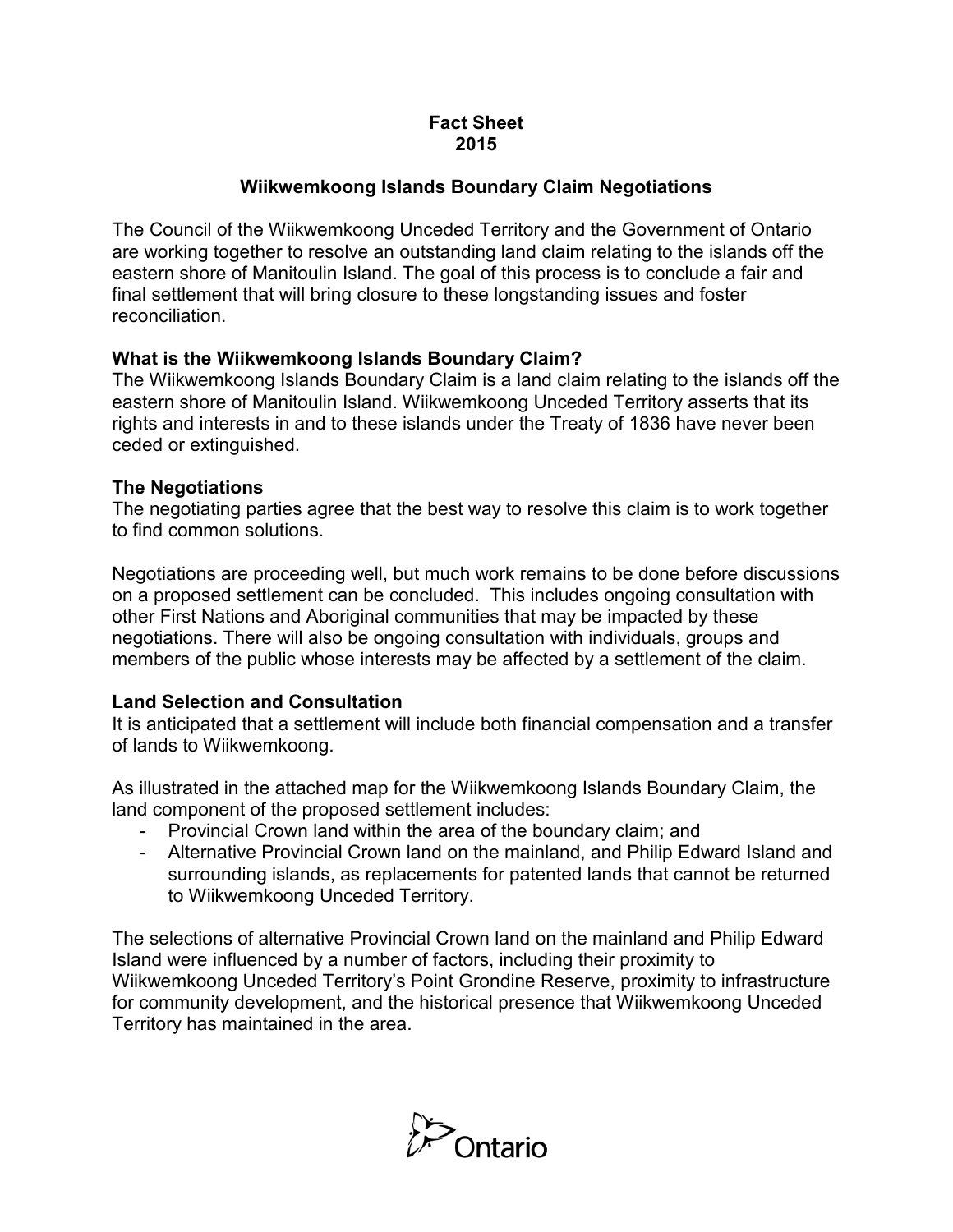More information about the consultation process can be obtained by contacting Ontario's negotiator using the information below.

upon request of Wiikwemkoong Unceded Territory. The lands may be transferred to the Government of Canada to be set apart as reserve

The transfer of these lands may impact existing Crown land uses in the area, including existing licenses or permits.

 property will be protected. Ontario will not take away private property from third parties to settle land claims. Any acquisition of private property is on a willing-seller/willing-buyer basis. Access to private

 When land is being considered as part of the settlement of a land claim, a provincially- be transferred. In addition, to meet its consultation obligations under section 35 of the communities whose rights could be adversely impacted. If the lands are to be set apart considered as negotiators work to reach a consensus on the land component of a land claim settlement. led consultation process is conducted in relation to the Crown land that is proposed to *Constitution Act, 1982* Ontario consults with other area First Nations and Aboriginal as reserve, in accordance with the federal Additions to Reserve (ATR) Policy Canada will undertake reviews of the environmental condition of the lands and title to the lands, and will survey them. The feedback obtained from third parties and the public is

### **Toward a Settlement Agreement**

 by lawyers representing Wiikwemkoong Unceded Territory and Ontario. Following consultations regarding the land component of the proposed settlement, and discussions about financial compensation, negotiators will conclude their talks on a settlement proposal. The legal text of a proposed settlement agreement will be drafted

 Wiikwemkoong Unceded Territory members will then have the opportunity to say "yes" custom. Following the ratification by the members of Wiikwemkoong Unceded Territory, Ontario will approve the settlement agreement. The settlement is not final until the settlement agreement has been signed by both parties. or "no" to the proposed settlement in a community ratification vote held according to its

#### **The Benefits of Negotiated Settlements**

 The timely resolution of this claim through negotiation is in everyone's best interest. Negotiations lead to "win-win" situations that balance the rights and interests of all concerned.

 right past wrongs and honour outstanding obligations. They also bring economic The goal of negotiated settlements is to provide First Nations with fair compensation to